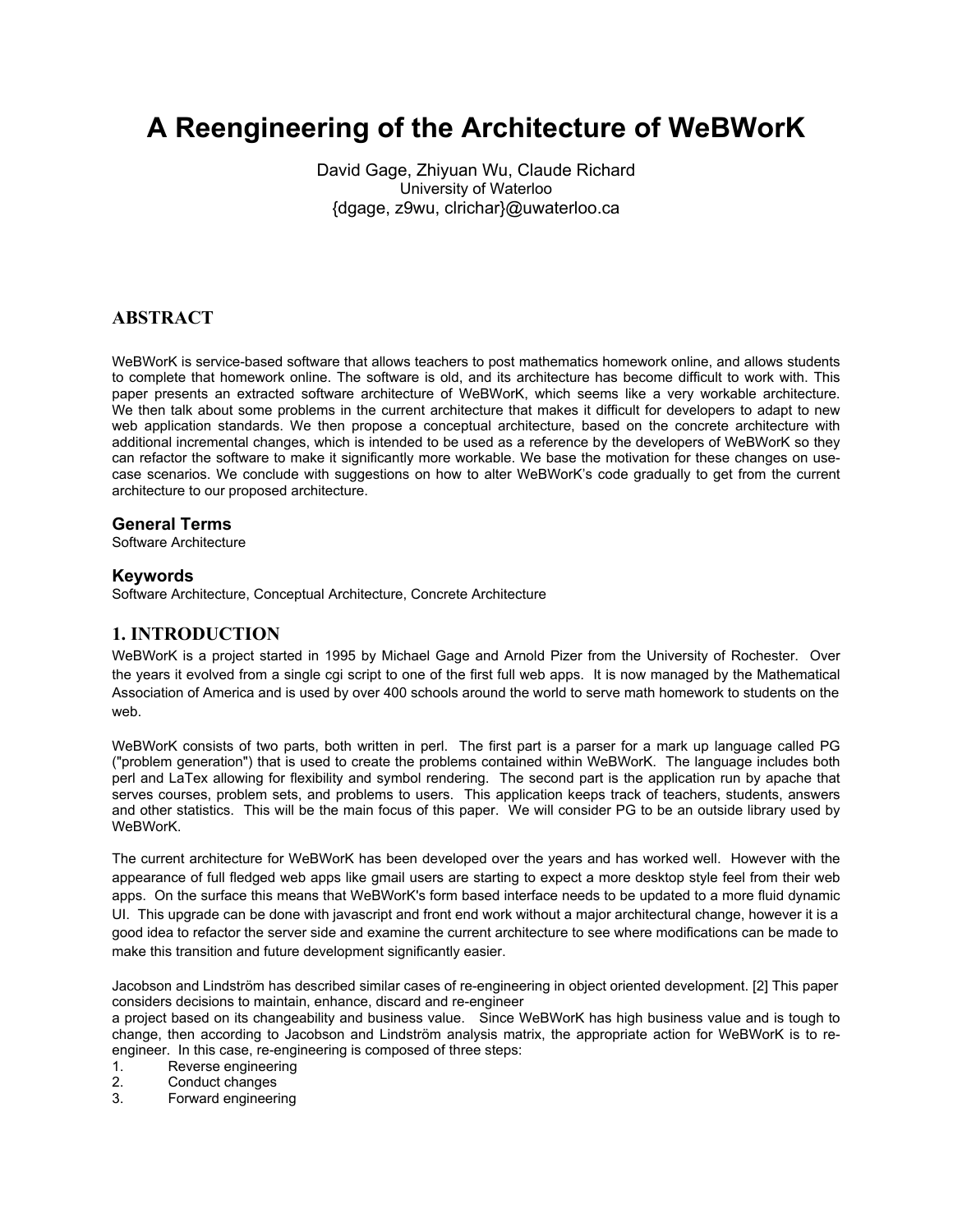This paper attempts to apply reverse engineering to WeBWorK. As such, the steps to reverse engineering are:

- a) Extract a concrete architecture
- b) Create an abstract (reference) architecture
- c) Create a mapping between the two.

This paper will begin by introducing the components of WeBWorK through user scenarios in Section 2. Given these scenarios, we will show, in Section 3, how these scenarios are served by the current syste, in other words we will introduce the current concrete architecture. In Section 4, we will form a conceptual architectural model. In Section 5, we will describe possible plans to conduct changes. We will also describe how our proposed conceptual architecture allows for forward engineering of future systems.

## **2. USER SCENARIOS**

This section describes WeBWorK's workflow from a user's perspective. There are 2 types of users: teachers and students. Each type of user has access to different functionality in WeBWorK. Some scenarios apply to both types of users, such as authentication and registration. We now describe some of the most important scenarios for each type of user.

## **2.1 Teachers**

In this section we describe the functionality of WeBWorK which only teachers can use.

#### *2.2.1 Create a course*

Some teachers can create a course through the web interface. A teacher needs administrative privileges to be able to do this.

#### *2.2.3 Add students to a class*

A teacher must add students to a class before assigning them to homework sets (does he?). He can do this in the web interface by either creating users or adding existing users to the course.

#### *2.2.2 Create/edit problems set*

A teacher can create problem sets and edit them. He then needs to assign students to the problem set so they can do their homework. The students may be a subset of the whole class so the teacher can assign customized homework for each student.

#### *2.2.4 View answers and statistics*

A teacher can view several statistics about the performance of his students on the problem set, including their progress before the deadline. He/she can click on "statistics" in the left-hand menu, then choose either a problem set or a user to view students' progress/performance.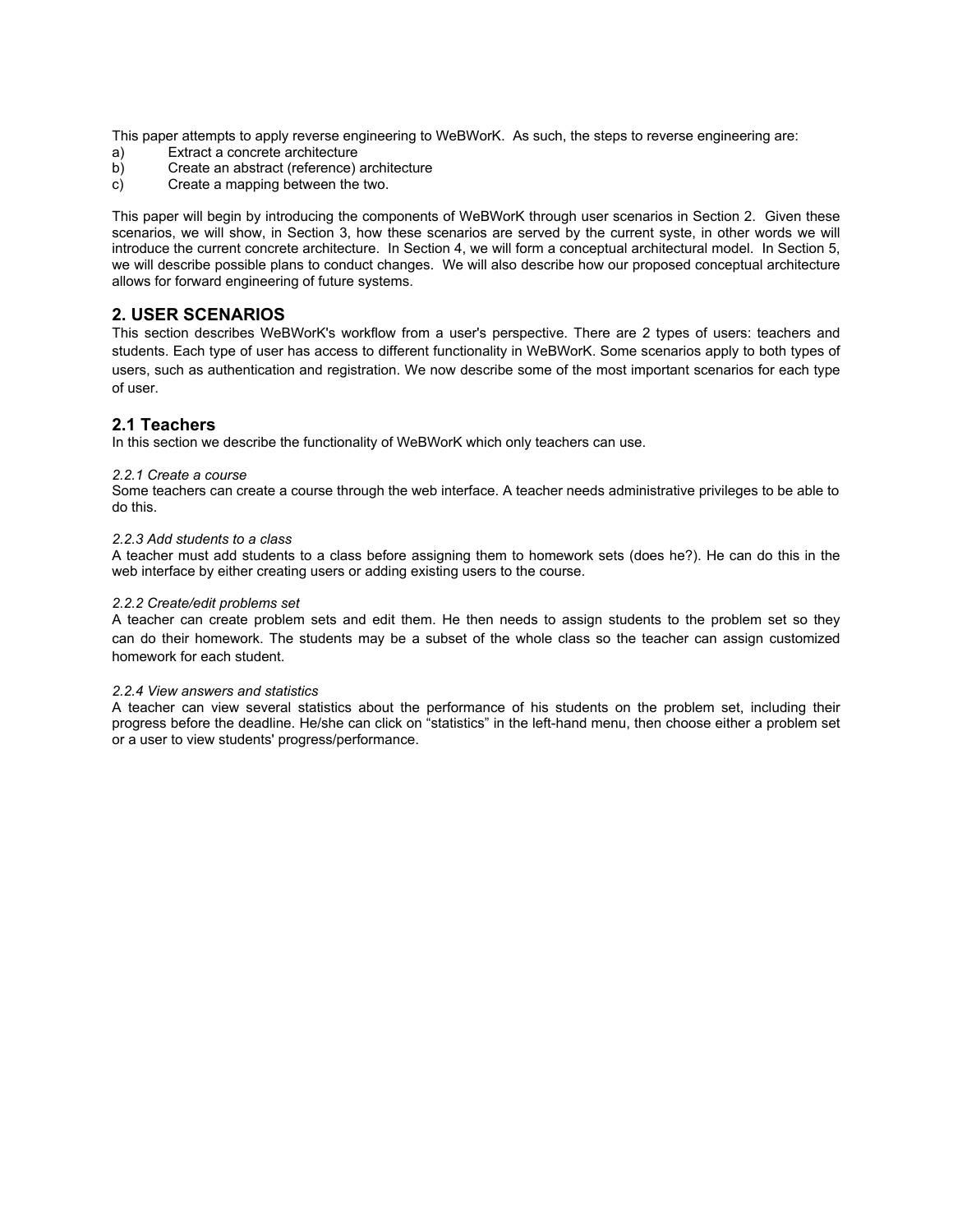webwork  $\rightarrow$  dgage\_course  $\rightarrow$  instructor tools  $\rightarrow$  statistics  $\rightarrow$  Statistics

Statistics for dgage course set chap1sec6. Due 05/04/2009 at 06:09pm EDT

The percentage of active students with correct answers for each problem

| 'roblem #  |  |  |
|------------|--|--|
| correct    |  |  |
| g attempts |  |  |

The percentage of students receiving at least these scores. The median score is in the 50% column.

| $\%$ students    |  |  |  |  | 90 80 70 60 50 40 30 20 10 top score |
|------------------|--|--|--|--|--------------------------------------|
| Score            |  |  |  |  |                                      |
| Success Index  0 |  |  |  |  |                                      |

Percentile cutoffs for number of attempts. The 50% column shows the median number of attempts

| % students 95 | 751 | 50 | 25 |  |
|---------------|-----|----|----|--|
| <u>Prob 1</u> |     |    |    |  |
| Prob 2        |     |    |    |  |
| Prob 3        |     |    |    |  |

Page generated at 11/28/2011 at 10:21am EST WeBWorK © 1996-2011 The WeBWorK Project

**Figure 2.1: Teacher views statistics for a specific problem set**

## **2.2 Students**

A student can browse a homework set, work on problems in a homework set, and view his/her own statistics.

For each course that the student is assigned to, he/she can browse a homework set (or "problem set"). When the student clicks on a homework set, he/she is shown a list of the problems in that homework set. He/she is also shown some statistics on his/her current progress on the problems. When he/she clicks on a problem, a statement of the problem is displayed, along with some functionality (e.g. a textbox) for entering the answer.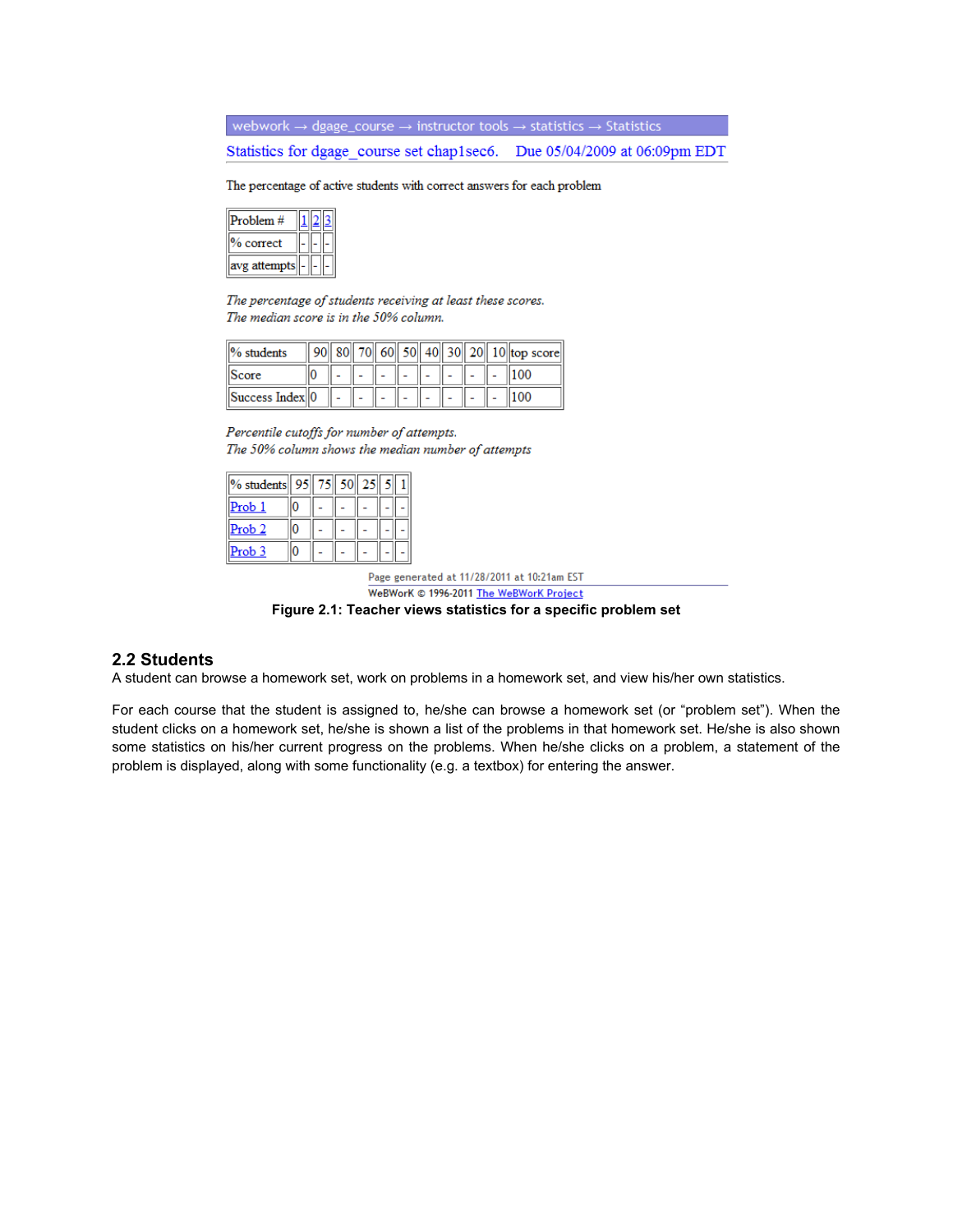|                 | webwork $\rightarrow$ maa102 $\rightarrow$ Calculus_I |                                              |       |               |  |  |  |  |
|-----------------|-------------------------------------------------------|----------------------------------------------|-------|---------------|--|--|--|--|
| Calculus I      | Up                                                    |                                              |       |               |  |  |  |  |
|                 |                                                       | Download PDF or TeX Hardcopy for Current Set |       |               |  |  |  |  |
| <b>Problems</b> |                                                       |                                              |       |               |  |  |  |  |
| <b>Name</b>     | <b>Attempts</b>                                       | Remaining                                    | Worth | <b>Status</b> |  |  |  |  |
| Problem 1       | 7                                                     | unlimited                                    | 1     | 100%          |  |  |  |  |
| Problem 2       | 3                                                     | mlimited                                     | 1     | 100%          |  |  |  |  |
| Problem 3       | $\mathbf{0}$                                          | unlimited                                    | 1     | 0%            |  |  |  |  |
| Problem 4       | 0                                                     | unlimited                                    | 1     | 0%            |  |  |  |  |
| Problem 5       | 0                                                     | unlimited                                    | 1     | 0%            |  |  |  |  |
| Problem 6       | 0                                                     | unlimited                                    | 1     | 0%            |  |  |  |  |
| Problem 7       | 1                                                     | unlimited                                    | 1     | 100%          |  |  |  |  |
| Problem 8       | 4                                                     | mlimited                                     | 1     | 100%          |  |  |  |  |
| Problem 9       | 2                                                     | unlimited                                    | 1     | 25%           |  |  |  |  |
| Problem 10      | 0                                                     | unlimited                                    | 1     | 0%            |  |  |  |  |
| Problem 11      | 1                                                     | unlimited                                    | 1     | 100%          |  |  |  |  |
| Problem 12      | 0                                                     | unlimited                                    | 1     | 0%            |  |  |  |  |
| Problem 13      | 0                                                     | unlimited                                    | 1     | 0%            |  |  |  |  |
| Problem 14      | 1                                                     | unlimited                                    | 1     | 75%           |  |  |  |  |
| Problem 15      | 0                                                     | unlimited                                    | 1     | 0%            |  |  |  |  |
| Problem 16      | 0                                                     | unlimited                                    | 1     | 0%            |  |  |  |  |
| Problem 17      | 0                                                     | mlimited                                     | 1     | 0%            |  |  |  |  |
| Problem 18      | 0                                                     | unlimited                                    | 1     | 0%            |  |  |  |  |
| Problem 19      | 0                                                     | unlimited                                    | 1     | 0%            |  |  |  |  |
| Problem 20      | o                                                     | unlimited                                    | 1     | 0%            |  |  |  |  |
| Problem 21      | 0                                                     | unlimited                                    | 1     | 0%            |  |  |  |  |

Email instructor

**Figure 2.2: Student views a list of problems for a specific problem set**

## **2.3 Both Teachers and Students**

In order to login to WeBWorK, a user currently needs to select a course, and log in to that course. In the future it would be desirable for users to login to a WeBWorK server before selecting a course.

Both students and teachers can download for example a pdf version of a homework set with the progress of a specific student. Some options are configurable, such as whether to include solutions in the pdf file, etc.

## **3. CONCRETE ARCHITECTURE**

This section presents the current high-level architecture of WeBWorK. A high-level call graph is shown in figure 3.1.

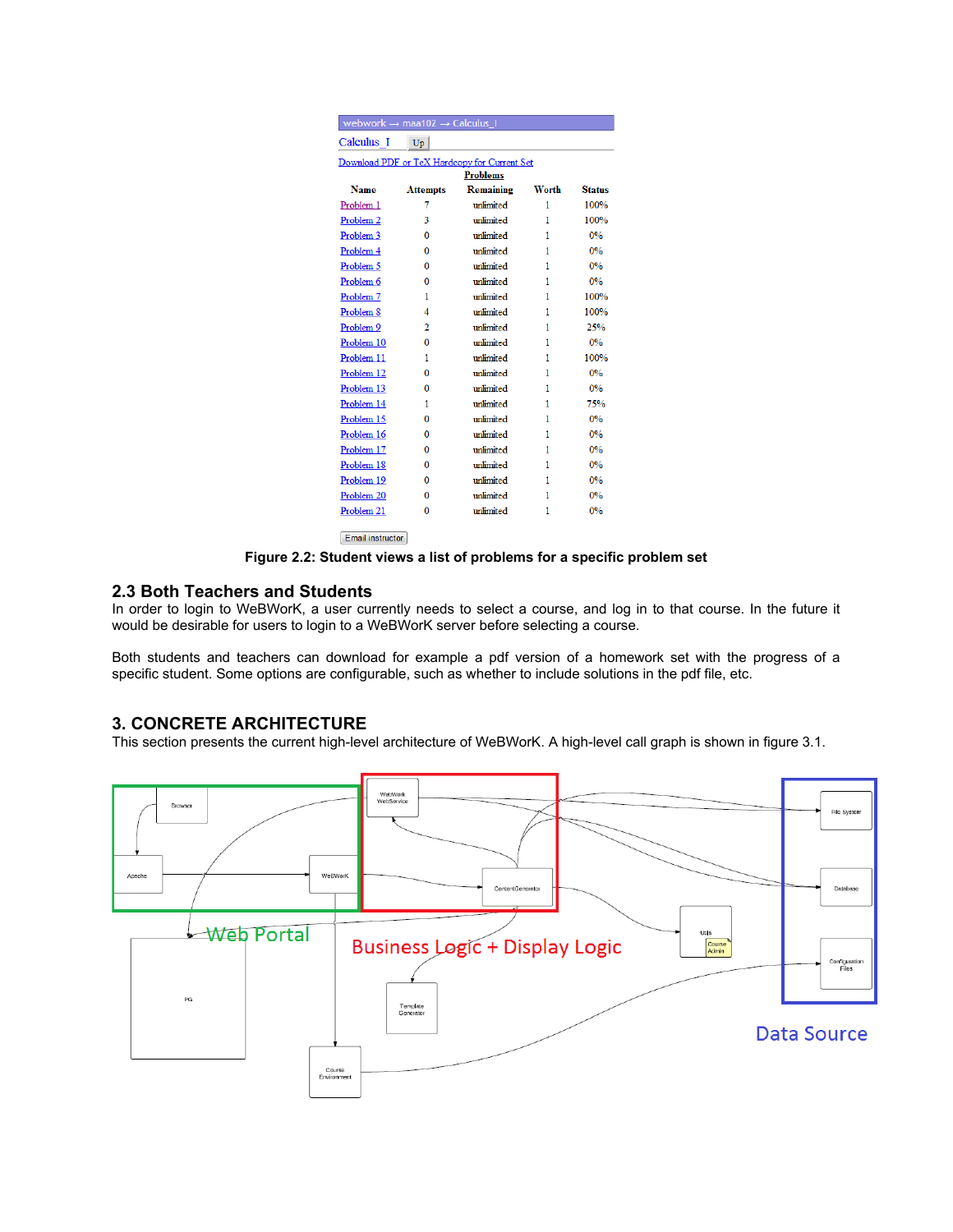**Figure 3.1: High-level call graph of the concrete architecture of WeBWorK**

| <b>Content Generator</b> |       | <b>Web Services</b> | PG |
|--------------------------|-------|---------------------|----|
| Template Generator       | Utils |                     |    |
|                          |       |                     |    |

**Figure 3.2: Dependencies in the concrete architecture.**

## **3.1 WeBWorK and Course Environment**

After being passed a request from Apache, WeBWorK takes over. It first builds a Course Environment using the information from the request, the .config files set up by the admin, and information from the database. The course environment will be used by any other components to figure out where files are located, what problem sets are available, and anything else they might need to know. WeBWorK also adds to the request, because Apache has limited fields in a request. WeBWorK implements its own version (Request.pm) adding on the fields necessary for the other components. Finally, the information is passed to the appropriate component of WeBWorK. The mapping between these components and the URL is found the URLPath.pm file.

## **3.2 Content Generator**

After the WeBWorK module has done the set up, the Content Generator deals with finding the data and building the response. This module handles everything from course administration (through function calls to the Utils package) to displaying problem set statistics. We will not cover details for all of its components here, but essentially, any page a user can get to on a WeBWorK website is created within this package.

If the request involves rendering a problem the Content Generator finds the source code of the problem in the file system and sends it off to PG for rendering. PG is, in many ways, its own separate project, therefore it is not discussed in length in this paper. We treat it an external library for WeBWorK (which it essentially is).

There are two links in Content Generator which act as a bridge between the main content generation of WeBWorK and the web services. These are instructorXMLHandler.pm and renderViaXMLRPC.pm.

## **3.3 Web Service**

The web service is currently a separate entity within WeBWorK. It is usually used by javascript ajax calls. However, they can be used by anything that might need XML or JSON responses. Some of the web services are also used by scripts written by users to make use of some of the functionality. Local problem rendering is a good example of this. There are two versions of web services at the moment: SOAP (WeBWorKSOAP), and XMLRPC (WeBWorKWebservice). Most recently, XMLRPC has been worked on to allow ajax calls between the server and the Library Browser 2 page. The content generation for these web services lives almost entirely in their directories, which usually results in duplicate code from the functions in Content Generator. One benefit of an architectural change will be a chance to consolidate these web services and Content Generator, so that code changes would only have to be made in one place.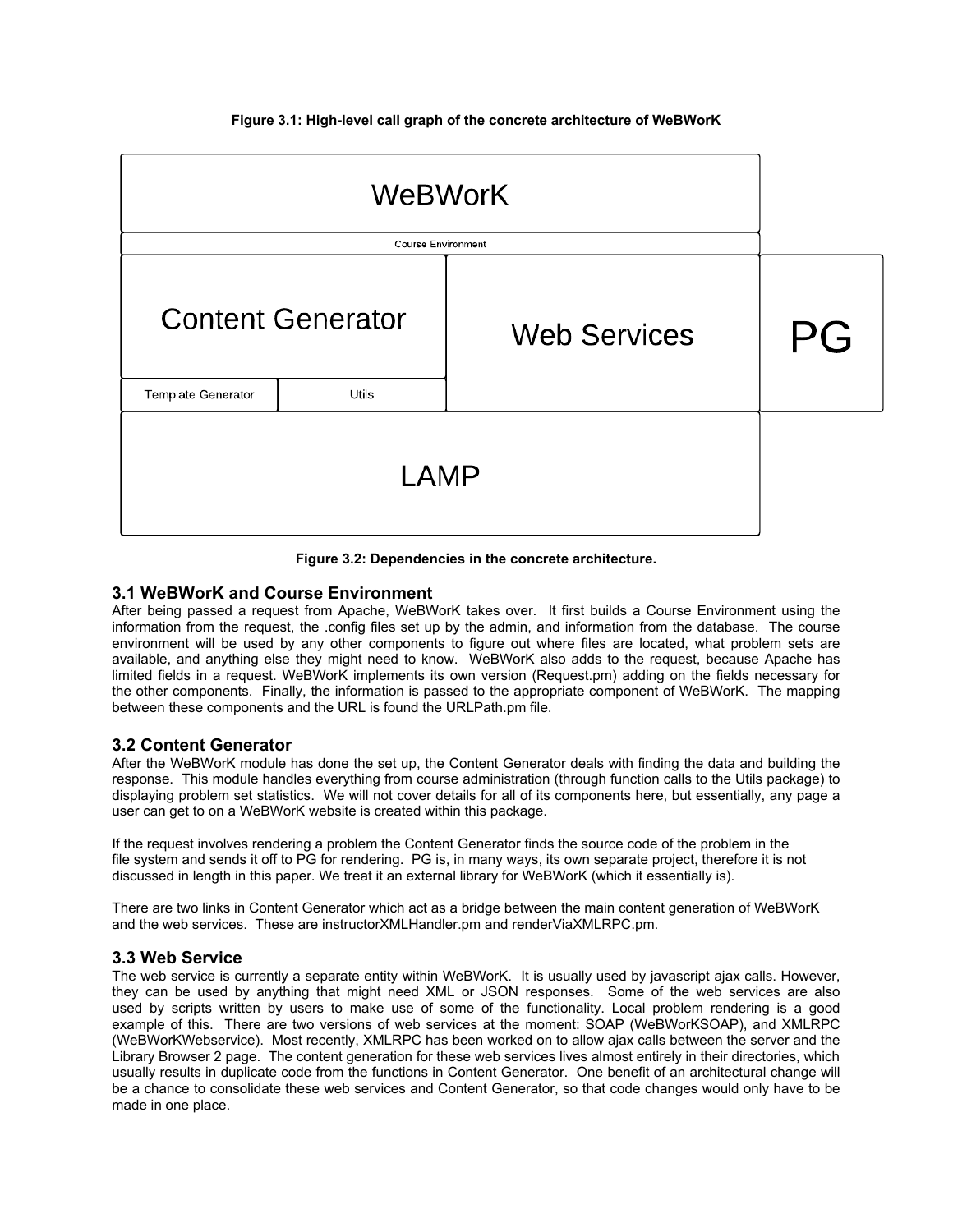## **3.4 The Problem**

The concrete architecture is quite workable, assuming the user always wants the data requested to be rendered in the same way. A problem of the current architecture that the WeBWorK developers come across is when users may request the same data, but may want it to be rendered in a different way.

For example, a student logs in and clicks on a course in order to view a list of problem sets for that course. The content generator receives the request, queries the database to get the list of problem sets that the student requested, and returns an html representation of the list. In another view, let's say the student wants to subscribe to an rss feed of the problem set. In this case, the content generator needs to send the request to a completely different component that will do the same queries on the database, but render the resulting list differently.

ContentGenerator and WeBWorK Service are the most major examples of this kind of situation, where the ContentGenerator generates HTML and WeBWorK Service generates JSON. It makes changes difficult for the developers, since a change in the way the database is queried will result in several changes to the code in different places. The reason why the code is currently like this is because at the time of initial development of WeBWorK, HTML was the only way that users would want to render information, thus a separation between querying the database and rendering was unnecessary.



**Figure 3.3: WebService and Content Generator do the same queries but render the information differently**

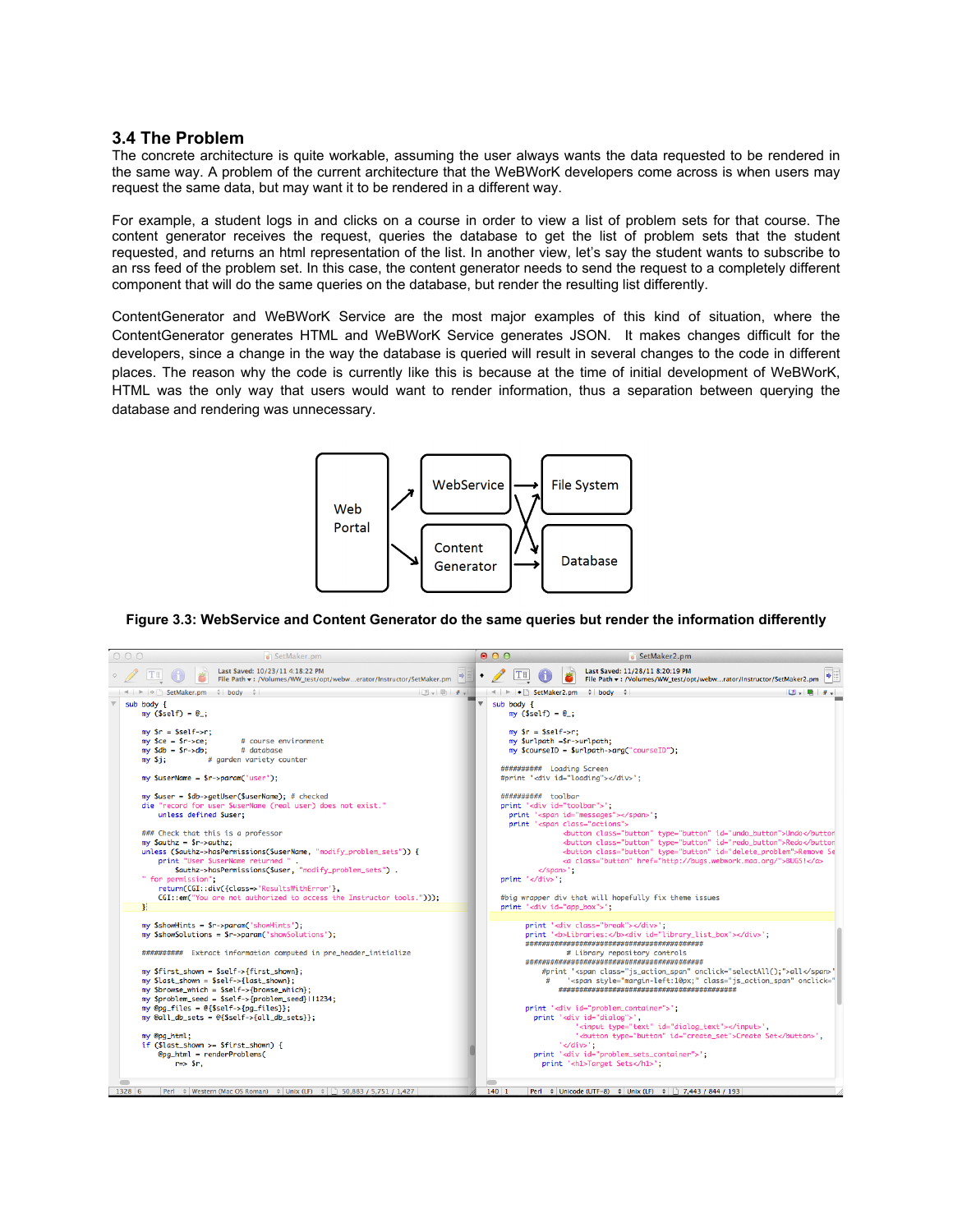#### **Figure 3.4: Example duplicate code**

The database also has an issue: A user in the database cannot be shared between courses. For example, if a student is enrolled in several courses in the same WeBWorK server, then the database must contain one user entry for each course (which may or may not have the same username and password). It is desirable for a user to belong to several courses, therefore a change in the database structure is needed.

## **4. CONCEPTUAL ARCHITECTURE**

With the current architecture of WeBWorK, developers often have to make changes to several parts of the code to make a single change in functionality. An ideal architecture would avoid this inconvenience and allow developers to make changes to underlying functionality without affecting the flow of the user interface. Therefore we chose to base our reference architecture on a model-view-controller pattern. We will now describe the reference architecture that we propose and how it differs from the concrete architecture.



**Figure 4.1: Diagram of an ideal conceptual architecture**

## **4.1 Database**

The database will have five tables which should neatly allow the storing of all necessary information. The tables are: courses, problem sets, problems, users, and problem records. The tables and their relations are shown in figure 4.1.

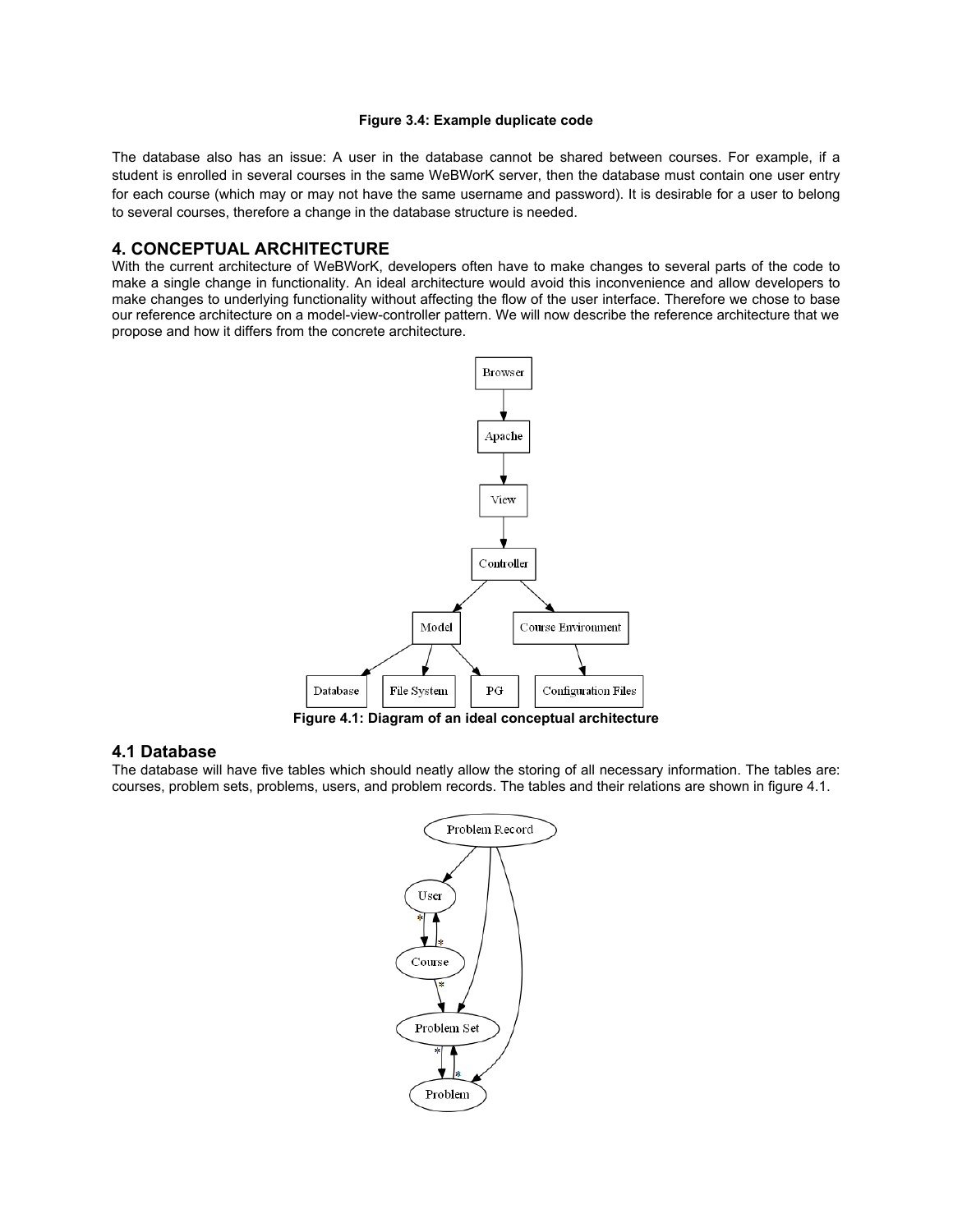#### **Figure 4.2: Database diagram for the reference architecture**

#### *4.1.1 Courses, Users, Problem Sets and Problems*

A course can contain many problem sets. A user can be related (assigned) to many courses, and many users can be assigned to the same course.This allows for a user to login to a WeBWorK server and access several courses related to him/her with the same login information. A problem set can contain many problems, and those problems in turn can be assigned to many problem sets. This way a homework question can be duplicated in several problem sets.

#### *4.1.2 Problem Record*

A problem record represents an answer to a problem. Each problem record is related to a user (student), a problem set, and a problem. Entries in this table answer the question "What did this student answer for this problem in this problem set?".

This new structure for the database should be very convenient for the developers of WeBWorK to make all the queries that they need to have.

## **4.2 Model**

The model is an abstraction layer for the database and filesystem. It provides an interface to the controller so that the controller does not need awareness of the details of the database and filesystem.

### **4.3 Controller**

The controller component will receive information from the model component, and return information in the form of variables that are necessary for the view component. Since the information returned will not be in a specific format such as HTML, this should remove the necessity of the duplicate code in Content Generator and Web Services.

## **4.3 View**

The view component will send requests to the controller, so that the controller can return information. It then renders the information in a specific format in order to return it to the web browser. The view component can receive the same information from the controller and render it in many different formats.

## **4.4 Differences From The Concrete Architecture**

Where the concrete architecture had a Content Generator component and a Web Services component, the ideal architecture would replace these two components with the model, controller and view components.



**Figure 4.3: Architecture with querying functionality isolated and consolidated**

#### **5. FUTURE WORK**

According to Jacobson et al, in order to continue the re-engineering plan, we need to propose a plan for changes and outline how future engineering fits into the proposed conceptual architecture.

## **5.1 Plans to Change**

We propose some outlines as to how to evolve the current codebase into the proposed conceptual architecture. We will also show how to gradually change the WeBWorK code so the architecture morphs from the current concrete architecture to our proposed architecture. In order to start this change it should be possible to begin on the front end. This means that the users will see improvements even before the administrators do. The javascript working with the current web service will need to be built carefully, with the understanding that the back end will be changing to a more